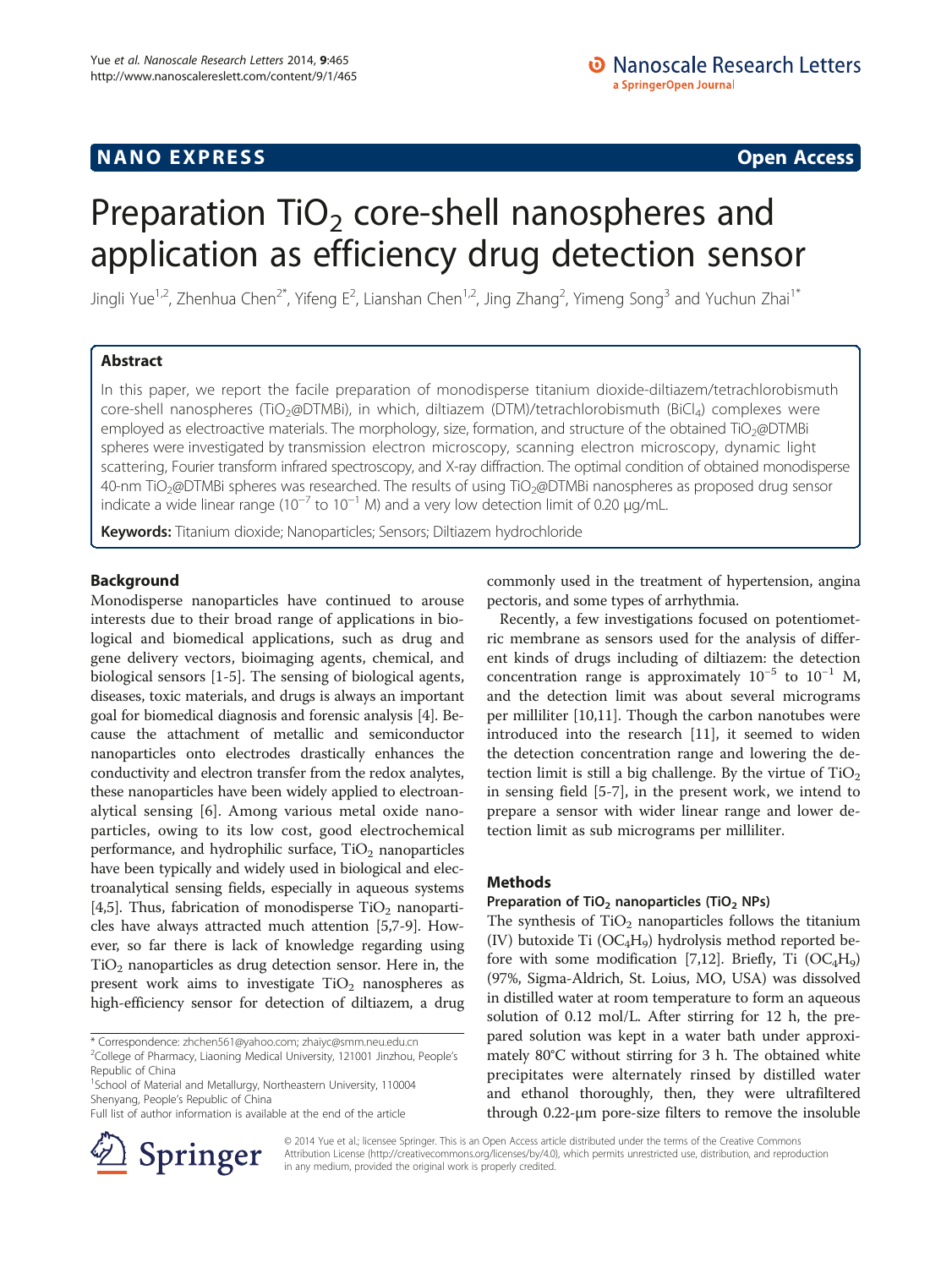<span id="page-1-0"></span>impurities. Finally, after centrifugally separated from solution, the fabricated nanoparticles were dried at 120°C for 20 h and sintered at 600°C for 4 h for further characterization and application.

#### Preparation of TiO2@DTMBi core-shell nanospheres

In a typical procedure (T1 system, Table 1), 0.01 mol  $TiO<sub>2</sub>$  NPs were added into a 50.0-mL solution which contain 0.01 mol Bi  $(NO<sub>3</sub>)<sub>3</sub> \cdot 5H<sub>2</sub>O$  (98%, Sigma-Aldrich, St. Loius, MO, USA) and 0.1 mol HCl to form a mixture under ultrasound conditions. Subsequently, the mixture was added into a 50.0-mL, 0.01-mol/L diltiazem hydrochloride (Fluka, structure shown in Figure 1) solution drop by drop under vigorous stirring. The resulted precipitates were thoroughly rinsed by distilled water and ethanol alternately. After dried at 60°C for 10 h, the products were collected for further characterization and application. The other systems follow the same steps with different molar ratio of  $DTMBi/TiO<sub>2</sub>$  as listed in Table 1.

## Preparation of TiO<sub>2</sub>@DTMBi nanospheres modified membrane electrodes

According to the literature [\[10](#page-4-0)], the general procedure to prepare TiO<sub>2</sub>@DTMBi nanospheres (NSs) modified polyvinylchloride (PVC) membrane was as follows: 5.0 mg TiO2@DTMBi NSs along with 30.0-mg PVC, and 65.0-mg dibutyl phthalate (DBP) were dispersed in 5.0-mL tetrahydrofuran (THF) to form a mixture. The resulting mixture was transferred into a glass dish. The solvent was evaporated slowly until an oily concentrated mixture was obtained. A Pyrex tube (4 mm o.d.) was dipped into the mixture for approximately 8 s so that a transparent membrane of about 0.3-mm thickness is formed. The tube was then filled with 1.0-mM DTM solution and soaked in 1.0-mM DTM solution for 24 h before used as membrane electrode.

## Preparation of standard diltiazem hydrochloride solutions

A stock solution of 0.1 M diltiazem hydrochloride was prepared. The working solutions  $(10^{-7}$  to  $10^{-1}$  M) were prepared by serial appropriate dilution of the stock solution.

Table 1 Key parameters of obtained  $TiO<sub>2</sub>@DTMBi$  NSs and drug detection results

| Sample | DTMBi/TiO <sub>2</sub><br>(molar ratio) | Morphology         | <b>Detection</b><br>limit (µq/mL) |
|--------|-----------------------------------------|--------------------|-----------------------------------|
| T0     | No $TiO2$                               | Aggregates         | 1.53                              |
| Τ1     | 1:1                                     | Core-shell spheres | 0.20                              |
| T2     | 2.1                                     | Aggregates         | 1.12                              |
| T3     | 1.2                                     | Aggregates         | O 94                              |



#### Characterization

To identify the composition of the synthetic products, Fourier transform infrared spectroscopy (FTIR) was performed by using a SHIMADZU spectrum system (SHIMADZU, Kyoto, Japan) with a resolution of 4.00 cm−<sup>1</sup> . The structure of the products was characterized by X-ray diffraction (XRD) using a SHIMADZU X-lab 6000 X-ray powder diffractometer with Cu Kα radiation. The morphologies of the products were studied by scanning electron microscopy (SEM, Hitachi, S4800, Tokyo, Japan) and transmission electron microscopy (TEM, JEM-1200EX, Tokyo, Japan). The mean diameter of the corresponding sample was performed by using dynamic light scattering (DLS, Malvern, Nano ZS90, Worcestershire, UK). The electrochemical data were obtained using a CHI660C electrochemical workstation using cyclic voltammetry and electromotive force measurements. The typical cell for electrochemical data measurement was assembled as follows:

Ag-AgCl | internal solution, 1 mM DTM | PVC membrane electrode | sample solution | Hg-Hg<sub>2</sub>Cl<sub>2</sub>, KCl (satd.).

# Results and discussion

Morphology of TiO<sub>2</sub>@DTMBi NSs

Figure [2a](#page-2-0) shows the schematic Ti  $(OC_4H_9)$  hydrolysis route of preparation of  $TiO<sub>2</sub>$  nanoparticles and  $TiO<sub>2</sub>@DTMBi$ core-shell NSs. The TEM image in Figure [2](#page-2-0)b reveals the obtained  $TiO<sub>2</sub>$  NPs having the size of approximately 30 nm. DLS result (Figure [2](#page-2-0)b insert) further confirms the average diameter of  $TiO<sub>2</sub>$  NPs that is 31.5 nm. Figure [2](#page-2-0)c indicates the obtained  $TiO<sub>2</sub>@DTMBi$  nanospheres having the size of approximately 40 nm. The magnified TEM images (Figure [2c](#page-2-0) inserts) show the selected spheres (indicated by the rectangles) having approximately 30 nm  $TiO<sub>2</sub>$  core and approximately 5-nm thickness shell.

#### Sensor properties of TiO<sub>2</sub>@DTMBi NSs

The cyclic voltammograms in Figure 1d reveal that the electrode modified by  $TiO<sub>2</sub>@DTMBi$  NSs exhibits significantly more electron transfer and current compared to the unmodified one. SEM images show the obvious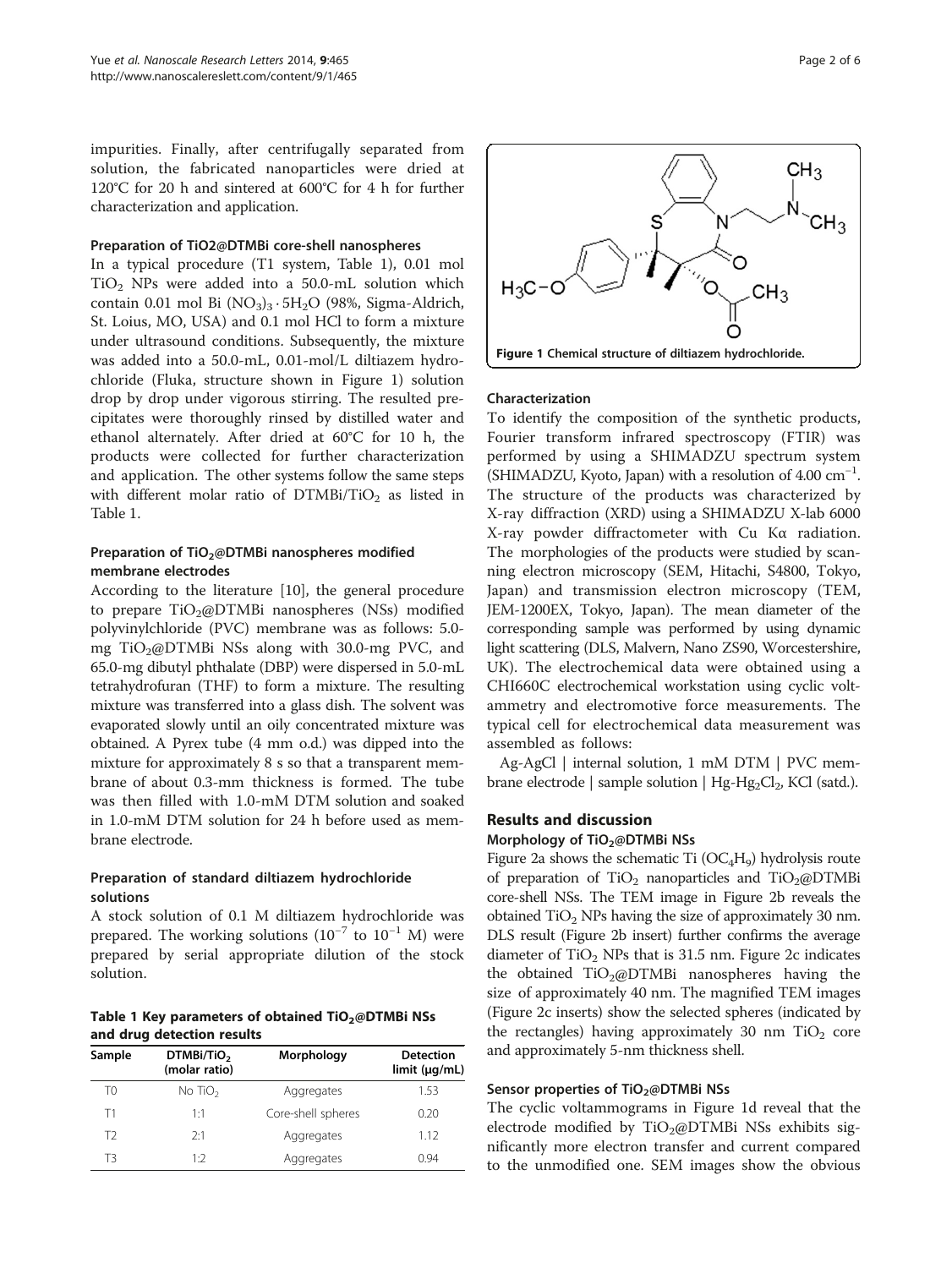<span id="page-2-0"></span>

and TiO<sub>2</sub>@DTMBi core-shell nanospheres. (b) TEM image of TiO<sub>2</sub> nanoparticles; the insert is size distribution. (c) TEM images of TiO<sub>2</sub>@DTMBi core-shell nanospheres; the inserts are two magnified spheres. (d) Cyclic voltammograms of electrodes (1), T0 and (2) T1. SEM images of the electrode surface (e), T0 and (f) T1.

difference between electrode surface with or without TiO<sub>2</sub>@DTMBi NSs modified; the unmodified electrode surface presents the aggregates of DTMBi complexes with uncertain shape (Figure 2e), while for the modified electrode,  $TiO<sub>2</sub>@DTMBi$  NSs can be clearly discerned (Figure 2f). It is obvious that these  $TiO<sub>2</sub>(QDTMBi NSs)$ enhance the conductivity and electron transfer of the modified electrode, thus, the enhanced electro transfer would increase the sensitivity to diltiazem. Figure 3 shows the calibration curves of using direct DTMBi and TiO<sub>2</sub>@DTMBi core-shell NSs as detection sensors. By extrapolating the linear parts of the calibration curves, it can be calculated that the detection range and limit for DTMBi sensor (T0 sample) are  $10^{-1}$  to  $10^{-5}$  M and 1.53 μg/mL, respectively. These results are consistent with the reported results that the detection limits for the most selective electrodes sensors are in the range of 10−<sup>5</sup> to  $10^{-6}$  M [[10\]](#page-4-0). While for TiO<sub>2</sub>@DTMBi core-shell NSs as detection sensor, in which  $TiO<sub>2</sub>$  nanoparticles were introduced, a wider detection range of  $10^{-1}$  to  $10^{-7}$  M and a much lower detection limit of 0.20 μg/mL than the reported results not using  $TiO<sub>2</sub>$  nanoparticles were obtained. These data suggest that  $TiO<sub>2</sub>@DTMBi$  core-shell

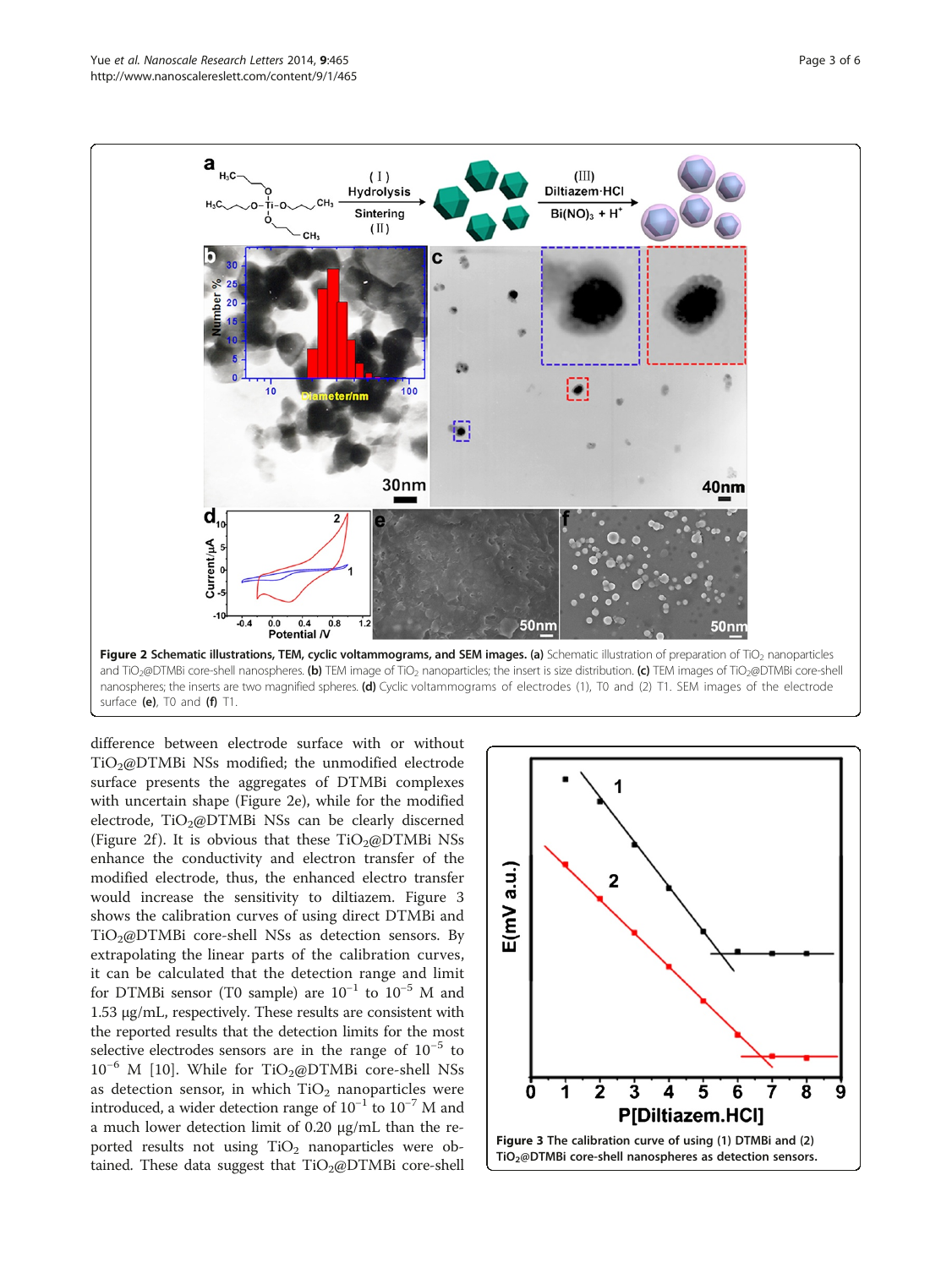<span id="page-3-0"></span>

NSs can be used as a proposed high-performance sensor for diltiazem detection.

# Formation, structure, and optimal preparation condition of TiO<sub>2</sub>@DTMBi NSs

FTIR spectra of  $TiO<sub>2</sub>@DTMBi$  NSs clearly show the characteristic absorption peaks ascribed to DTM ranging from 1,230 to 1,650 cm<sup>-1</sup> (Figure 4a (spectrum 1), indicated by the arrows). XRD reflection also shows  $TiO<sub>2</sub>@DTMBi$  NSs having the feature peaks of DTM (Figure 4b (spectrum 1), indicated by the arrows). XRD reflections in Figure 4b also indicate that the crystal

structure of the obtained  $TiO<sub>2</sub>$  NSs and  $TiO<sub>2</sub>@DTMBi$ NSs both mainly belong to anatase titanium dioxide [[13](#page-5-0)], though the small peaks belong to rutile  $TiO<sub>2</sub>$  also been found.

In Figure 4b, XRD peaks of DTM are only visible for T1 sample. This is because T3 sample contains very low content of DTM. This inference is consistent with the FTIR results showed in Figure 4a. FTIR spectrum for T3 sample presents very weak absorption from 1,230 to 1,650  $\text{cm}^{-1}$  ascribed to DTM characteristic peaks (Figure 4a (spectrum 2). We deduce that the very low content of DTM in T3 sample was because of the rinsing process. For T1 sample,

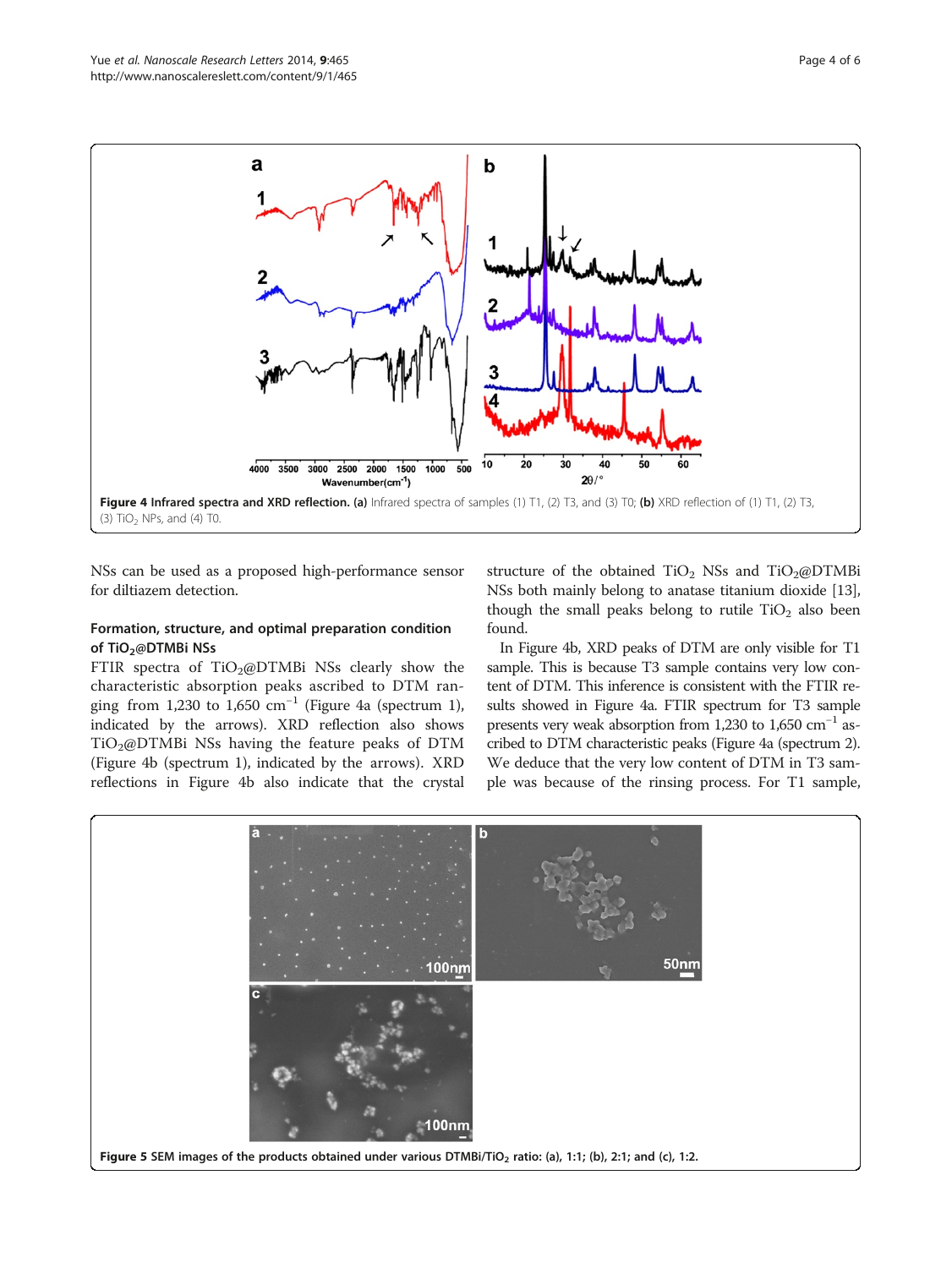<span id="page-4-0"></span>because the initial ratio of  $DTMBi/TiO<sub>2</sub>$  is much higher than T3 sample, T1 sample contains more amount of DTM after the rinsing process.

As illustrated in Figure [2a](#page-2-0), there are three preparation steps for  $TiO_2@DTMBi$  NSs, during the third step, it is clear that the  $DTMBi/TiO<sub>2</sub>$  ratio will play an important role in controlling the morphology. We also investigate the effect of different  $DTMBi/TiO<sub>2</sub>$  (molar ratio, listed in Table [1\)](#page-1-0) on the obtained  $TiO<sub>2</sub>@DTMBi$  products. As SEM images shown in Figure [5](#page-3-0), we can find the monodisperse  $TiO<sub>2</sub>@DTMBi$  NSs only been obtained at  $DTMBi/TiO<sub>2</sub> = 1:1$ ; the lower or higher ratio both produced much larger aggregates. This might ascribe to the interaction between  $TiO<sub>2</sub>$  and DTM molecules (structure shown in Figure [1](#page-1-0)) such as hydrogen bond interactions are depended on different  $DTMBi/TiO<sub>2</sub>$  ratio. This inference is according to the literature reports about the H-bond interactions between organic molecules, and crystal particles can modify the growth and assemble of crystal particles [\[14,15](#page-5-0)].

# Mechanism for response improvement in the  $TiO<sub>2</sub>$ -based system

As far as the mechanism for response improvement in the TiO<sub>2</sub>-based system is concerned, take T1 sample for typical example, we think that evident response improvement is mainly caused by two reasons. One is the response surface area for T1 and T0 (the control) is different. Figure [2](#page-2-0)e, f reveals that electrode surface for T0 and T1 are totally different; it is obvious that T1 with many nanospheres have bigger response surface area than T0 without  $TiO<sub>2</sub>$ nanoparticles. The other is that those  $TiO<sub>2</sub>$  nanoparticles enhance the conductivity and electron transfer of the modified electrode, thus, the enhanced electro transfer would increase the sensitivity to diltiazem drug. The results listed in Table [1](#page-1-0) also indicate that the morphology of the obtained  $TiO<sub>2</sub>(QDTMBi)$  samples play a very important role on the detection limit. T1 sample with monodisperse morphology has a much lower detection limit of 0.20  $\mu$ g/mL than those of T2 (1.12  $\mu$ g/mL) and T3 samples (0.94 μg/mL) with aggregate morphology (shown in Figure [5\)](#page-3-0). We deduce that this difference is mainly caused by different response surface area of T1 to T3 samples, monodisperse nanospheres having bigger response surface area than those aggregate ones.

## **Conclusions**

In summary, monodisperse, core-shell  $TiO<sub>2</sub>@DTMBi$  NSs with size of approximately 40 nm were facile prepared. The obtained  $TiO<sub>2</sub>@DTMBi$  NSs were also investigated as sensor to detect diltiazem. The results reveal that when these core-shell NSs are used as detection sensor, they can provide a wider detection range of  $10^{-1}$  to  $10^{-7}$  M and much lower detection limit of 0.20 μg/mL than the literature data. These data demonstrate that  $TiO<sub>2</sub>(QDTMBi)$  core-shell NSs can be used as proposed high-performance sensor for diltiazem detection.

#### Competing interests

The authors declare that they have no competing interests.

#### Authors' contributions

JY, YE, LC, JZ, and YS took the tasks of experimental, data collection, and draft writing; ZC gave his contributions on the experimental design and guidance, data analysis, as well as the main paper organization; and YZ took the contributions on the research guidance, discussion, and paper modification. All authors read and approved the final manuscript.

#### Authors' information

ZC is a Ph.D. major in Biomedical Engineering, Sichuan University, China. He has focused his research interest on the biomaterials especially on the nanoparticles synthesis and application for more than 7 years. His published papers involved the inorganic and organic nanoparticles toward multifunctional nanocarriers and sensors and biomineralization.

#### Acknowledgements

This work is supported by the National Natural Science Foundation of China (No. 51202199 and 51074205), Natural Science Foundation of Liaoning Province (No.2014022038), Excellent Talents Program of Liaoning Provincial Universities (No. LJQ2013089), Liaoning S & T Project (No.2013225305), Liaoning Provincial University Students Researching Training Programs (No. 201210160012), and Liaoning Medical University Principal Fund (No. XZJJ20130104-01).

#### Author details

1 School of Material and Metallurgy, Northeastern University, 110004 Shenyang, People's Republic of China. <sup>2</sup>College of Pharmacy, Liaoning Medical University, 121001 Jinzhou, People's Republic of China. <sup>3</sup>College of Chemistry, Nankai University, 300071 Tianjin, People's Republic of China.

#### Received: 14 July 2014 Accepted: 27 August 2014 Published: 3 September 2014

#### References

- 1. De M, Ghosh PS, Rotello VM: Applications of nanoparticles in biology. Adv Mater 2008, 20(22):4225–4241.
- 2. Chen Z, Wang C, Chen J, Li X: Biocompatible, functional spheres based on oxidative coupling assembly of green tea polyphenols. J Am Chem Soc 2013, 135(11):4179–4182.
- 3. Basu S, Basu PK: Nanocrystalline metal oxides for methane sensors: role of noble metals. J Sens 2009, 2009:861968.
- 4. Diamond D: In Principles of Chemical and Biological Sensors. Edited by Diamond D. New York: John Wiley & Sons; 1998:1–10.
- 5. Li Y, Yu X, Yang Q: Fabrication of TiO<sub>2</sub> nanotube thin films and their gas sensing properties. *J Sens* 2009, 2009:402174.
- 6. Luo X, Morrin A, Killard AJ, Smyth MR: Application of nanoparticles in electrochemical sensors and biosensors. Electroanal 2006, 18(4):319–326.
- 7. Lee G-H, Kim M-S: Crystal structure of  $TiO<sub>2</sub>$  thin films grown on sapphire substrates by RF sputtering as a function of temperature. Electron Mater Lett 2010, 6(2):77–80.
- 8. Eun T-H, Kim S-H, Jeong W-J, Jeon S-J, Kim S-H, Yang S-M: Single-step fabrication of monodisperse  $TiO<sub>2</sub>$  hollow spheres with embedded nanoparticles in microfluidic devices. Chem Mater 2009, 21(2):201–203.
- 9. Chen Y, Yang SY, Kim J: Phase transformation comparison of  $TiO<sub>2</sub>$ nanorods and  $TiO<sub>2</sub>$  thin film after annealing. Electron Mater Lett 2012, 8(3):301–304.
- 10. Ganjali MR, Razavi T, Dinarvand R, Riahi S, Norouzi P: New diltiazem potentiometric membrane sensor stands on theoretical calculations as a useful device for diltiazem hydrochloride analysis in pharmaceutical formulation and urine. Int J Electrochem Sci 2008, 3(12):1543–1558.
- 11. I-Nashar RM, Abdel Ghani NT, Hassan SM: Construction and performance characteristics of new ion selective electrodes based on carbon nanotubes for determination of meclofenoxate hydrochloride. Anal Chim Acta 2012, 730:99–111.